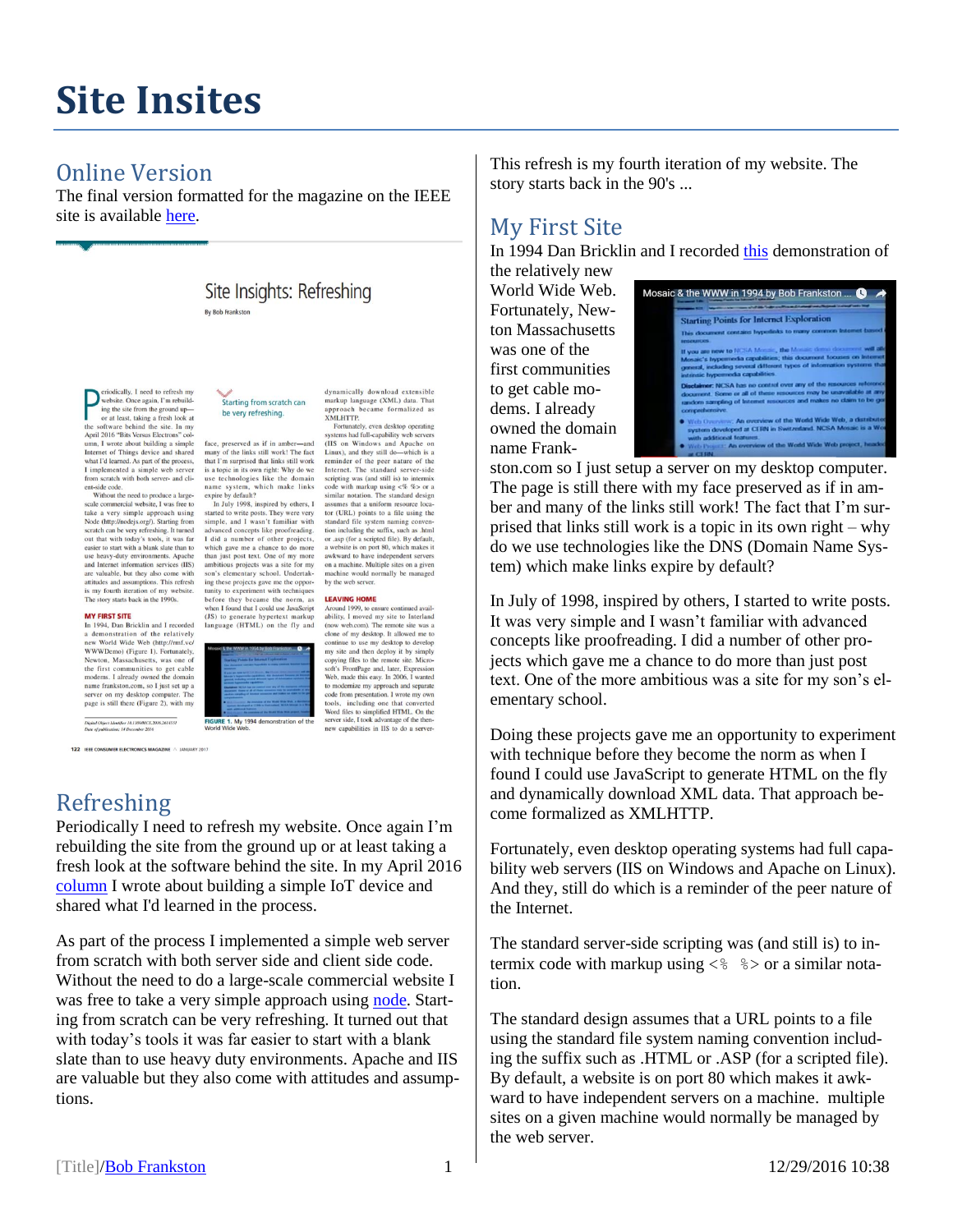## Leaving Home

In about 1999 to assure availability I moved my site to Interland (now Web.com). The remote site was a clone of my desktop. It allowed me to continue to use my desktop to develop my site and then deploy it by simply copying files to the remote site. Microsoft's FrontPage and, later, Expression Web, made this easy.

In 2006 I wanted to modernize my approach and separate code from presentation. I wrote my own tools. I wrote a tool that converted Word files to simplified HTML. On the server side, I took advantage of the then new capabilities in IIS to do a server side program to read those files and present them at HTML.

One of the challenges I face in maintaining compatibility is that there are URLs pointing to my site that reside on other sites. I want them to continue to work. That meant maintaining the .asp files but changing them to redirect to the new names.

> (As an aside people forget that the problem of the passive observers who are invisible. We see this again in the excitement over "whitespace" in spectrum allocation. The flaw in that approach is that we don't know which listeners will get confused by the new uses of that portion of the spectrum).

I started to use [http://rmf.vc](http://rmf.vc/) for my own keyword system similar to [http://bit.ly](http://bit.ly/) but under my own control. I implemented the keywords by redirecting the references to a "name=" parameter on the URL.

The new sophistication meant I had less control and found myself trying to work around the standard practices. I also want to update the look of my site. This led me to, once again, reinvent my site.

While it would be nice to take advantage of the features of sites like WordPress I would lose the ability of innovating on the server and would have to work within the Word-Press conventions.

One point I made ien writing about my "blinky" project [\(April 2016 column\)](http://rmf.vc/IEEEBlinky) is that a web server itself can be fairly simple. I decided it was easier to write my own server than to work around favors from others.

The bonus is that I get to learn so much in the process and am still learning.

## Understanding the Web Protocols

For background it helps to understand the web protocols. They are relatively simple.

## **Bob Frankston**

#### The Real Home Page

This is my true home page though you should refer to my public page for how to roach mo

Some of the local content

- <u>Send mail to Bob</u> Other Family Email Addresses
- es IE5 or late
- *Family Tree. Note that this*<br>• (Older, stale, Family Tree)
- Photo Album
- Directions to the house or use a Yahoo map.
- Some of my <u>writings and musings</u>.<br>• This site is continuing to evolve. See Site News for what is happening. Last updated<br>• This site is continuing to evolve. See Site News for what is happening. Last updated

If you see this page, it is because someone has given you the URL. It is intended for friends and family. Please<br>treat this as private and do not tell others. Eventually I will limit the access to this and require registra you do bookmark this page, please make sure it is not going to be found by search engines or casual *visitors to your site.* 

This is a relatively disorganized page for now since I'm experimenting with what to put online. One issue I'm concerned with is public nature of the Web. I don't really want to publish all to the world but I do want to be able to publish to large communities. This is why there is no link to this page from the outside. You need to be given the path. Eventually I'll use access control (when I trust it more) to provide selective access.

I'm willing to host some information for other family members and friends including pictures. The caveat is that it is on my PC at home so don't expect commercial support. But if you want to be listed, or post pictures, contact me

The URL specifies which protocol to use (as in http) and then supplies parameters – the query string. You can go to [https://en.wikipedia.org/wiki/Uniform\\_Resource\\_Identifier](https://en.wikipedia.org/wiki/Uniform_Resource_Identifier) for more detail.

## http

**http** (or **https**) is just one of the possible protocols or schemes used. This specification of the scheme is a key part of the success of the web. If we only wanted to fetch files from a server, we could use ftp. http makes the information in the exchange explicit including having the server specify the type of processing (such as text/html)

In a sense what http does is add a level of indirection so I can spoof the earlier protocols. With http I'm still serving up a file as with ftp but the file can be created on the fly.

The request and response have both a header and a payload with the header describing the payload.

For an **http** request the header specifies the type of the payload (the body). It may be the contents of a form or it may be XML or JSON content. This is why it was easy to implement and JSON requests and APIs using standard protocols.

**http** also allows one to provide the name of the service. A single listener at an IP address can service multiple site names. This allows multiple IIS and Apache to host multiple sites at given IP address sharing a single port.

This is also why we've tolerated legacies of history such as the idea of having multiple applications sharing a single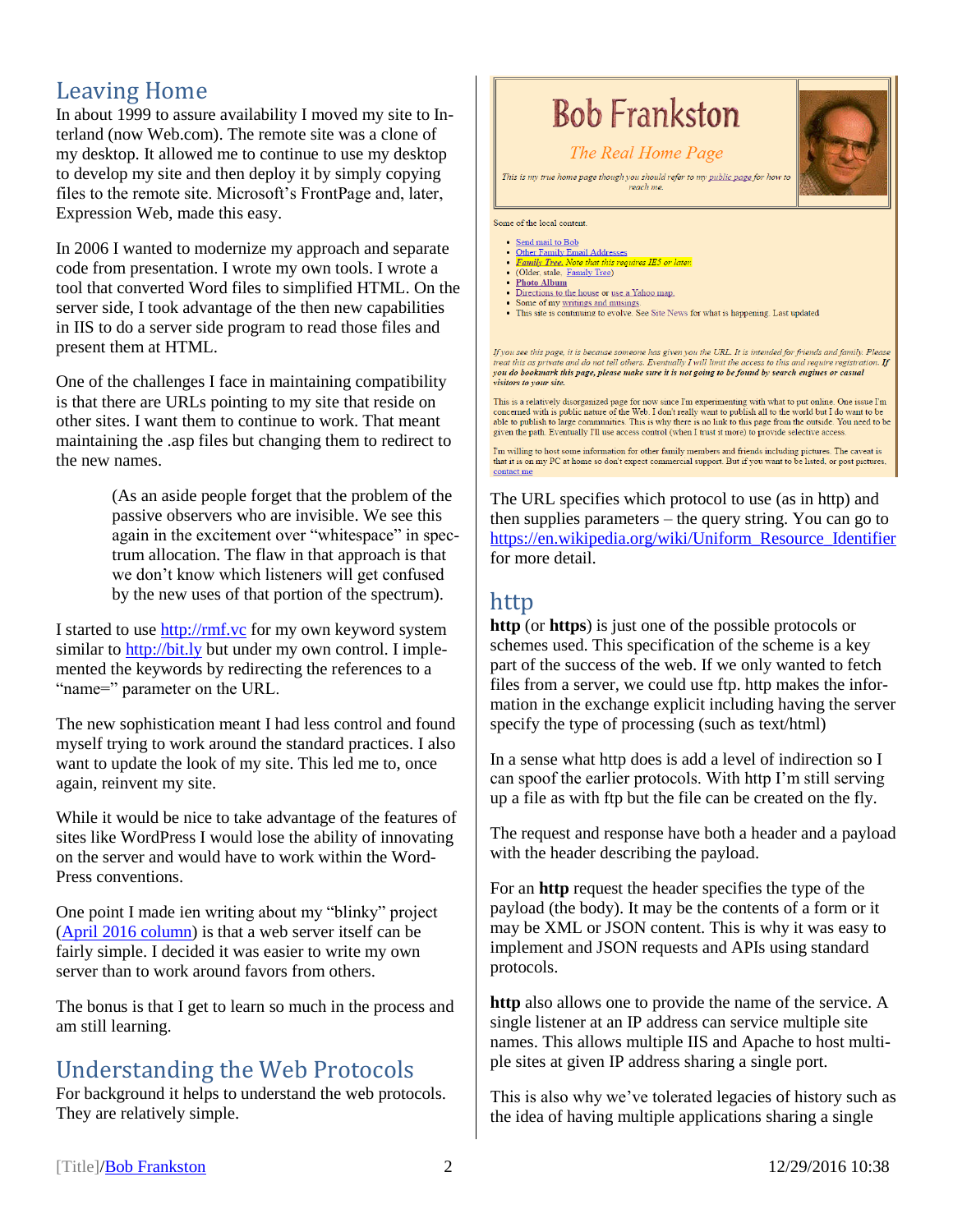port 80. This made a lot of sense in the days of mainframes. A single mail server on a timesharing system would listen on port 25 and receive the mail on behalf all users.

A far better approach would be to associate names with software applications as end points rather than devices (computers). But that's a topic in its own right.

The protocol (http, ftp…) is implemented in the client on the user's computer. A browser is one possible client but not the only one. In Windows you can type "start [http://frankston.com](http://frankston.com/)" which launches the browser or start "<mailto:IEEE1701@bob.ma>" which launches your mail program. Windows has embraced this notation for other purposes and, coincidently, it is similar to the file system. Linux has similar capabilities.

#### HTML and web pages.

As with JavaScript, HTML has accumulated baggage as it has evolved. A modern site separates out the elements of presentation and code:

- **HTML** (HyperText Markup Language) itself the  $\langle p \rangle$ ... $\langle p \rangle$  syntax. Today the main web page only has text and markup. The code and style are in separate files.
- **CSS** (Cascading Style Sheets) are now separated out into a separate file and putting markup directly into the HTML is considered bad form. CSS has its own heritage with a syntax more like JSON than XML.
- **JS** (JavaScript) is now typically in its own set of files with modules providing additional structure.

## A Fresh Start for my Site

### Platform Droppings

The first step was to choose a platform. I tried Microsoft's Azure and Amazon's web services. Since I am familiar with the Microsoft tool suite I went with Windows Server which is a restricted version of what I run on my desktop. In both hosting sites I got frustrated by the inability to connect to port 80. There were just too many firewall rules in the path second-guessing everything I do.

These firewall rules and other impediments in the path between the end points works against the edge-to-edge architecture of the Internet as I wrote about in my October 2015 [column.](http://rmf.vc/ieeerelationships)

I found a simple alternative in DigitalOcean droplets which are small Ubuntu virtual machines. They start out with 20GB of storage at \$5/month which is more than adequate for my modest site. They are so inexpensive that I got two of them so one could be my beta site and the other a production site. This is important since running on Ubuntu isn't exactly the same as running on the droplets. I still do most debugging on my desktop which is now my alpha test site.

The interface is my old friend the command line. I quickly got up to speed with what I needed for my applications:

- The latest version of **node.js (6)**
- **PM2** which is a useful program that keeps my app running across failures and reboots
- **Emacs** I would have a local editor
- **Dropbox** for deployment
- **Python2** for the tools
- **[LetsEncrypt](https://letsencrypt.org/)** for certificates.

Deployment is very simple. I created an additional Dropbox account and shared my "site" directory with it. Any changes I make automatically appear on the droplet sites and, thanks to PM2, if I change the beta or production JavaScript files the server program automatically restarts.

For safety I keep a separate file tree on my home machine for experimenting and also separate file trees for beta and production versions.

The sharing works both ways. I can write to a log file on my droplet and simply read it on my desktop. Having a separate Dropbox account provides me with a degree of isolation and safety.

Given how simple the droplets are I treat them as disposable if I need to experiment or just need another clean build.

#### Choosing a Language and Environment

I'm used to using C# which has a mature library and advanced capabilities. It now even runs on Ubuntu. I may go back to using C# but for now I'm using JavaScript.

Actually I'm using TypeScript which is Microsoft's open source implementation of superset of TypeScript that includes type annotation and constructs that make it easier to write well-formed JavaScript.

TypeScript allows me to use Visual Studio on my desktop much like I use it for C#. The static type checking and hinting have been great boons in productivity and facilitate experimentation.

I use Node as my production environment. The NPM (Node Package Manager) gives me access to many thousands of packages though the primary capabilities for handling http are already baked into Node,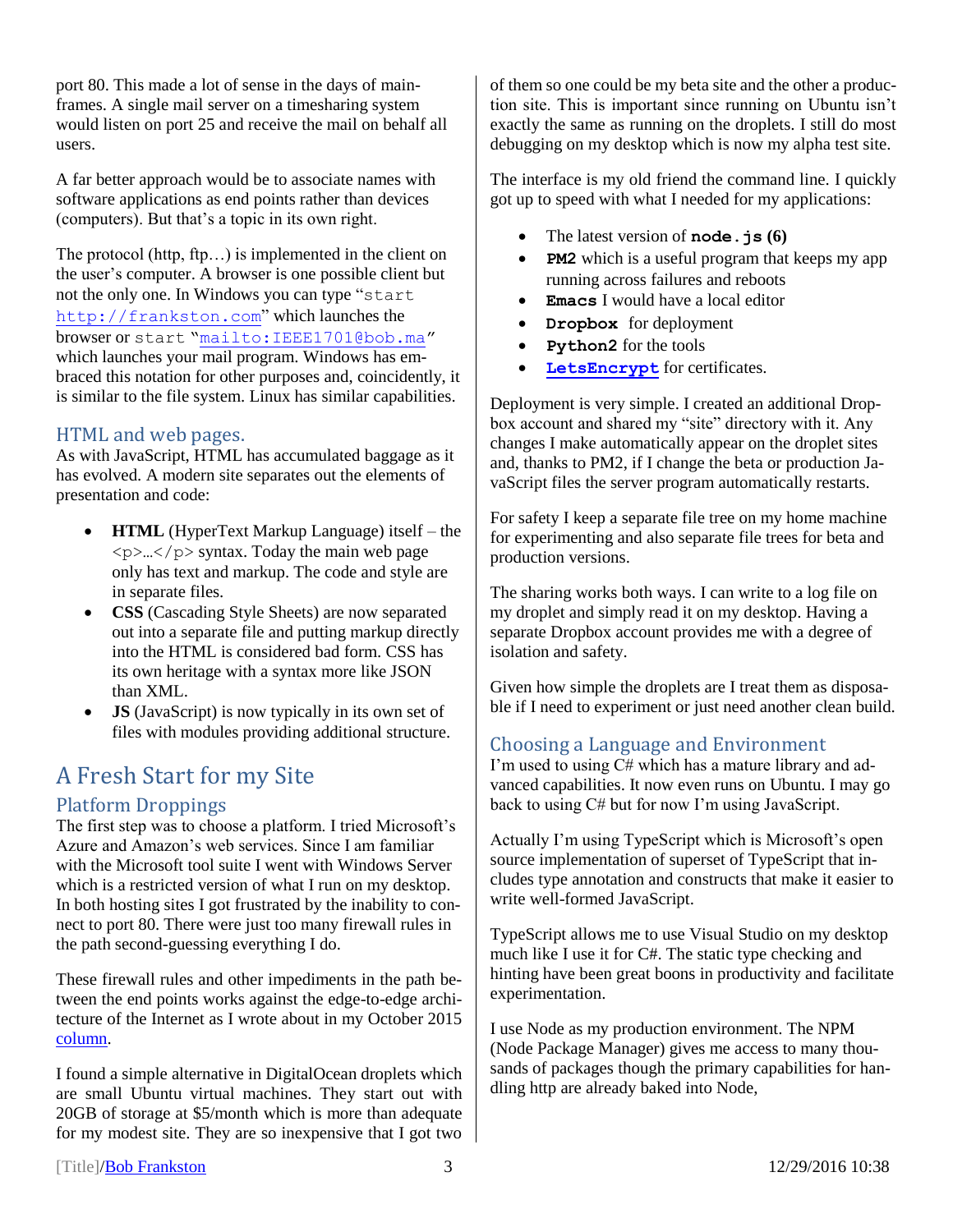While there are some features of C# I miss, I enjoy the freedom of JavaScript and its features. For example, using template strings. I can write:

html`<h1>\${title}</h1>`

which inserts the value of the title variable in the string. The tag HTML is the name of a procedure which is given the values to insert. It can assure that even if title contains characters like "<" it will be properly quoted. It provides a clean way of generating HTML.

#### The Site

The site itself is still a work-in-progress. The first step was to match the old site and achieve essentially the same look. 2006 vintage site was a mixture of clean code using CSS and whatever happened to work.

One of the motivations for redoing the site is the ability to use the URL as a resource rather than just a path into the file system. I no longer need to convert a keyword into a name=. In fact, I can do the reverse and normalize URLs to the format of [http://rmf.vc/](http://rmf.vc/keyword)*keyword* even if the original link had a different syntax.

I now have the task of taking URLs that happened to work and keeping them working. Thus [http://frankston.com/pub](http://frankston.com/public/essays/leapseconds.asp)[lic/essays/leapseconds.asp](http://frankston.com/public/essays/leapseconds.asp) used to go to an asp file that would redirect to the proper file. I now process such URLs and check to see if the file name (leapseconds) matches an existing keyword. The user will then see <http://rmf.vc/LeapSeconds> as the normalized form. This should also help with search engines.

One of the challenges has been taking what worked implicitly and making it work explicitly. This means trying to assure that the existing URLs work.

Conversely I'm tightening up the rules when I can. I'm trying to assure that keywords only work for [http://rmf.vc](http://rmf.vc/) and redirect most of my auxiliary sites to [http://Frank](http://frankston.com/)[ston.com.](http://frankston.com/) I also support subsites: [http://EleanorElkin.com](http://eleanorelkin.com/) for my wife's art and [http://Connectivty.xyz](http://connectivty.xyz/) for signing up for when (and if) I put together a site focused on connectivity. Each presented its own challenges and techniques.

Given how lightweight processes are, such sites can be implemented independently using separate droplets or using an http forwarder.

I use [LetsEcrypt](https://letsencrypt.org/) for certificates and need to complete that as well as assuring automatic renewal. A certificate doesn't guarantee that you can trust the site. It just says that the site you reached corresponds to the name on the certificate.

If the traffic becomes too heavy I can easily spin up additional droplets and can do the same for the subsites if I want very different behaviors.

### Beyond Websites

The ability to have scalable services on the net has spawned industries around other approaches. Rather than virtual machines these often use containers which are really just timesharing processes. Both VMs and processes go back to the 1960's.

Many of the "sites" aren't really sites at all but provide services which may be used as middleware by other sites or as services consumed by apps via JSON APIs. The apps may be traditional applications or, increasingly, HTML5 applications.

While these trends have lots of advantages there is a danger in complexity building up as sites depend on each other and on libraries such as JQuery. This is another reason I've embraced TypeScript with HTML5 – it's easy to develop apps with minimal dependence on large libraries.

In creating a simple site, I didn't need to deal with complex issues of scalability, authentication and many other issues. And that is part of the point. By keeping things simple I am back in control. Periodically returning to simplicity is very healthy.

To be clear, this isn't simplicity in the sense of simple but rather appropriate architectures. It's a chance to refactor applications and discover new effective architecture moving forward and making the implicit choices of the past explicit.

#### Software

This column is bits vs. electrons. In a sense writing about the website is akin to writing about a hardware project. Software + connectivity gives me a chance to not only tinker but to share that tinkering with the world in a pragmatic way. If you do visit [http://frankston.com](http://frankston.com/) it may look very different how it looks at the time I wrote this column. It is a work-in-progress and also a chance to experiment with new approaches.